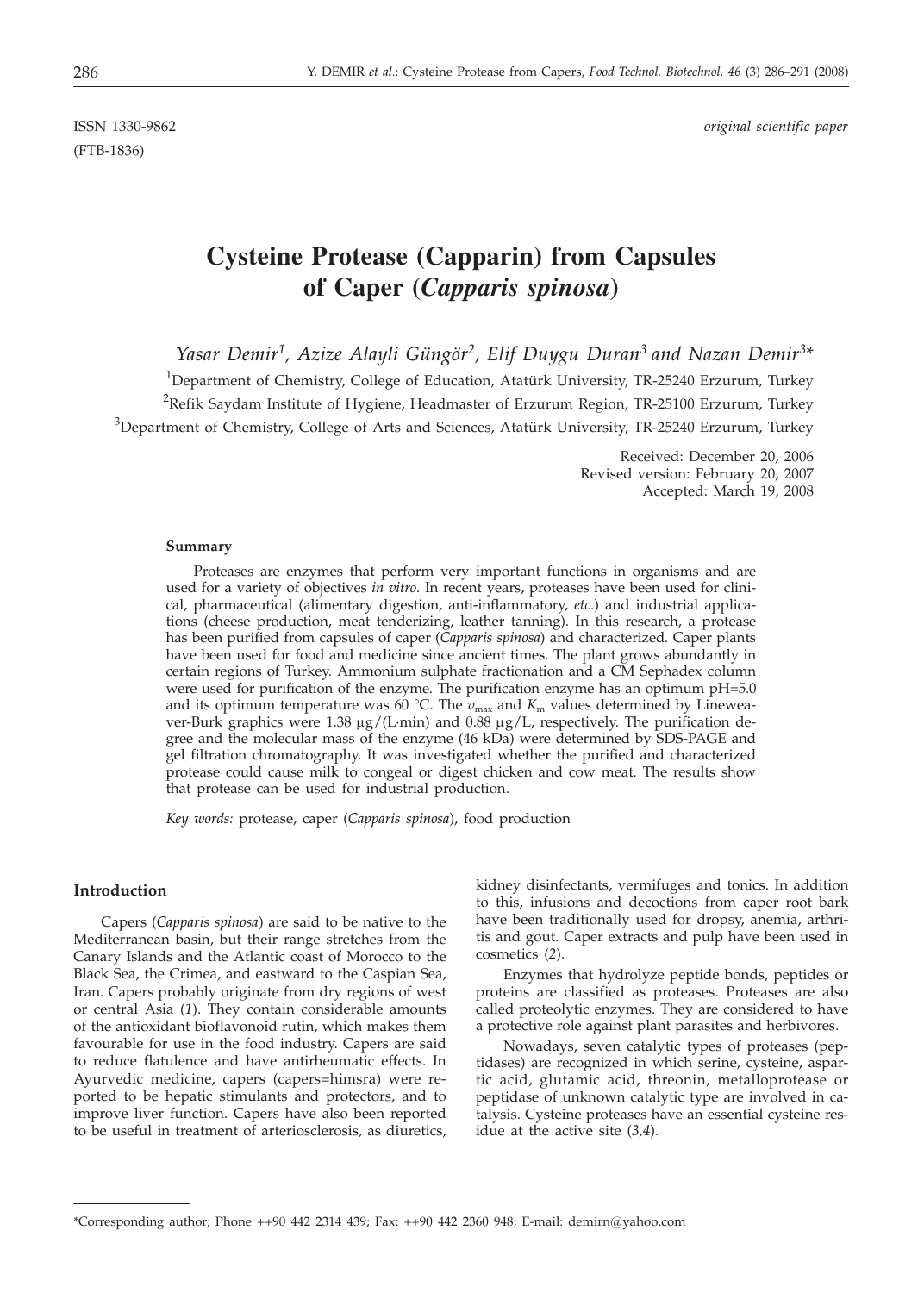Proteases have important physiological roles. They are used in different branches of industry, mainly in leather, pharmaceutical, detergent and food industries (*4*). The coagulation of milk is the main step for producing cheese and is generally done by using the rennin enzyme. This protease enzyme is obtained from the stomach of calves (*5*).

Our aim is to explore an alternative enzyme of vegetal origin for use in the production of cheese, which could be cheaper and more useful than rennin, so we have chosen to purify and characterize a protease from capers. In the present paper, purification, characterizations, substrate specificity, along with other properties of this protease, which was named capparin, are reported. Later studies will determine whether this characterized enzyme can be used in the production of cheese, predigested meat and sauces used in the preparation of meat.

## **Materials and Methods**

#### *Purification of protease*

Capers (*Capparis spinosa*) were collected from Tarsus, southern Turkey in July, 2006. They were kept in deep freeze until they were used. Capsules (25 g) of the plant were ground in liquid  $N<sub>2</sub>$  and then homogenized in a blender with 50 mL of distilled water, and centrifuged at 5000×*g* for 60 min. The supernatant was used for the enzyme purification procedure.

Protease was purified from the supernatant. It was partially purified by precipitation with  $(NH_4)$ <sub>2</sub>SO<sub>4</sub> followed by ion exchange chromatography on CM Sephadex. Solid  $(NH_4)$ <sub>2</sub>SO<sub>4</sub> was added to the supernatant containing 50 % ( $NH_4$ )<sub>2</sub>SO<sub>4</sub> to obtain 70 % fraction. After it was mixed in an ice-bath for 1 h with magnetic stirring, it was centrifuged (10 000×*g* for 30 min at 4 °C). The supernatant was discarded and the precipitate was dissolved in 0.01 M acetate buffer (pH=5.0) and dialyzed against the same buffer.

The dialyzed solution (0.01 M acetate buffer, pH=5.0) was subjected to cation exchange chromatography using a CM Sephadex fast flow column. The bound proteins were eluted with a 0.01 M acetate buffer (pH=5.0) using a linear gradient of 0 to 1 M NaCl. Protein elution was monitored spectrophotometrically by measuring the absorbance at 280 nm. Activity was measured using casein as the assay substrate (see bellow). After the active eluents were collected, they were dialyzed against 10 mM Tris-HCl (pH=7). The dialyzate was used for the characterization procedures.

The protein concentration was determined according to Bradford's method using bovine serum albumin as a standard (*6*).

### *Determination of protease enzyme activity*

Proteolitic activity was determined by the casein digestion method in the presence of 1 % casein. The stock substrate solution was prepared by dissolving casein  $(1.0 \text{ g})$  in 99 mL of phosphate buffer  $(0.1 \text{ M}, \text{pH=7.6}).$ This solution was aged for 30 min in a hot water bath, and the durability of thus prepared solution was about one week.

Purified enzyme solution (0.5 mL) was added to 1.0 mL of casein solution to start the reaction. The reaction mixture was incubated at 40 °C for 20 min, and the reaction was stopped by adding trichloroacetic acid (3 mL, 5 % by mass per volume). After 1 hour, proteins that were not digested were separated by centrifugation (10 000×*g* for 5 min). The supernatant was filtered and 0.1 mL of the sample was taken for protein determination as mentioned above (*6*). One enzyme unit (U) is expressed as the amount of protein digested by the enzyme per min (*7*).

Kinetic parameters for the protease activity,  $v_{\text{max}}$  and  $K<sub>m</sub>$  values, were determined by using different substrates (gelatin, azocasein, casein, hemoglobin, azoalbumin and bovine serum albumin).

## *SDS polyacrylamide gel electrophoresis (SDS-PAGE)*

SDS-PAGE was performed for molecular mass determination and control of enzyme purity after its purification. It was carried out in 3 and 10 % acrylamide concentrations for the stacking and running gels, respectively, each containing 0.1 % SDS according to Laemmli  $(8)$ . The sample  $(20 \mu g)$  was applied to the electrophoresis medium. Bromothymol Blue was used as tracking dye. Gels were stained for 1.5 h with 0.1 % Coomassie Brilliant Blue R-250 in 50 % methanol, 10 % acetic acid and 40 % distilled water. It was destained by washing several times with 50 % methanol, 10 % acetic acid and 40 % distilled water (*8*). The electrophoretic pattern was photographed.

## *Molecular mass determination by gel filtration*

A column (3×70 cm) of Sephacryl S-100 was prepared. The column was equilibrated for 4 h with the buffer  $(0.05 \text{ M} \text{Na}_3\text{PO}_4, 1 \text{ mM}$  dithioerythretol, pH=7) until the absorbance at 280 nm was zero. The standard protein solution (egg ovalbumine, 66 000 Da; bovine albumin, 45 000 Da; pepsin, 34 700 Da; trypsinogen, 24 000 Da; lysozyme, 14 300 Da) was added to the column. The purified protease enzyme was added into the column separately and then eluted under the same conditions. The flow rate through the column was 20 mL/h. The elution volume was compared with standard proteins (*9*).

### *Carbohydrate content*

Carbohydrate content of capparin was determined by the phenol-sulphuric acid method (*10*). Different concentrations of purified capparin (0.1 to  $1 \mu$ g in a volume of 10  $\mu$ L of buffer) and 25 mL of 4 % aqueous phenol were added to each tube. After  $5$  min,  $200 \mu L$  of concentrated  $H_2SO_4$  were added and the increase in absorbance was measured at 492 nm. Carbohydrate content of the enzyme was determined by composing absorbance with a galactose standard.

## *Effect of various metal ions on the protease activity of capparin*

The effect of various metal ions (10 mM  $Ca^{2+}$ , Mg<sup>2+</sup>,  $Hg^{2+}$ ,  $Co^{2+}$  and  $Zn^{2+}$ ) on the protease activity of capparin was determined by incubating 0.5 mL of enzyme in the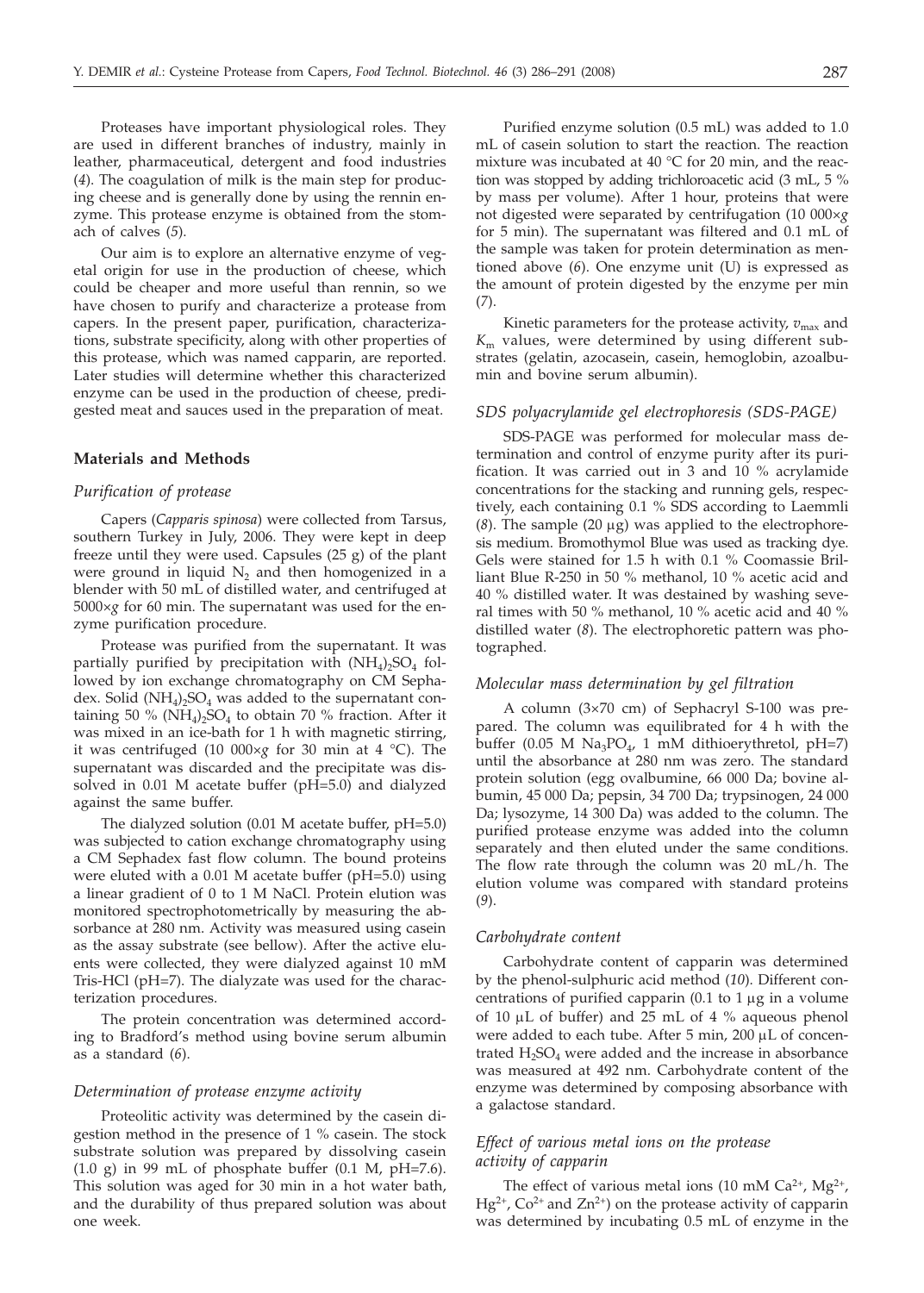presence of increasing concentrations of metal ions in 1.5 mL of the final volume of 0.05 M Tris-HCl buffer, pH=7, at 40 °C for 20 min and assayed with casein as substrate. A control assay of the enzyme activity was done without inhibitors and the resulting activity was taken as 100 %.

## *Effect of some compounds on the protease activity of capparin*

The effect of various compounds on the activity of capparin was determined using thiol specific inhibitors, activators and non-specific compounds. A volume of 0.5 mL of the enzyme was incubated in the presence of increasing concentrations of thiol reagents in 1.5 mL of the final volume of 0.05 M Tris-HCl buffer, pH=7, at 40  $^{\circ}$ C and assayed with casein as substrate. The compounds used were PMSF (phenylmethanesulphonyl fluoride), DIPF (diisopropyl fluorophosphate), β-mercaptoethanol, SDS (sodium dodecyl sulphate), PHT (phenanthrene), EDTA (ethylenediaminetetraacetic acid) and iodoacetamide at concentrations of 10, 1 and 0.1 mM. A control assay of the enzyme activity was done without inhibitors and the resulting activity was taken as 100 %.

# *Coagulation of milk using the purified protease enzyme*

The modified Berridge method (*11*) was used in the determination of the coagulation of milk, which was determined against the blank sample used as control, by changing the parameters of temperature (5, 20, 40 and 60 °C) and time (1–24 h). Milk (10 mL) was put into each of the two tubes, with 1 mL of buffer (10 mM Tris- -HCl, pH=7.0) added into the control tube, and 1 mL of the purified enzyme solution added into the other tube. Control and enzyme tubes were stirred and kept at various temperatures from 5 to 60 °C, for 1 to 24 h. At the end of 24 h, no coagulation was observed in the control tube. The time was recorded when the protease enzyme caused coagulation in the test tube (*7*).

## *Predigestion of chicken and cow meat using the purified protease*

A mass of 1 g of chicken or cow meat was put into each of the two tubes, along with 1 mL of buffer (10 mM Tris-HCl, pH=7.0) added to the control tube and 1 mL of purified enzyme solution was added to the test tube. Both of the tubes were stirred and kept at different temperatures from 5 to 60 °C for 20 min. At the end of the experiment, the amount of protein in the supernatant was determined by the Bradford method (*6*,*12*).

#### **Results and Discussion**

News of diseases passing over from animals to humans (*e.g*. mad cow) is so prevalent in the press that suspicion of contamination in food production has increased. The cost of animal origin enzymes used in food production is high and it does not meet increasing processing demands. We have searched for an alternative enzyme that is cheap and can be obtained easily from capers (*Capparis spinosa*). For this purpose, the activity of protease (capparin) in capers was investigated, characterized and used in the coagulation of milk.

The main purpose of choosing capers (*Capparis spinosa*) for this study is that this plant contains an abundance of proteases, while on the other hand, capers can be grown readily in the rural regions of Turkey. In addition, capers are used pharmaceutically and are known to be a medicinal plant for public use and have no toxic effect.

Capparin was purified by precipitation with  $(NH_4)$ <sub>2</sub>SO<sub>4</sub> followed by cation-exchange chromatography. Casein was used as a substrate in the determination of protease activity in the protein eluted from the CM Sephadex column as shown (Fig. 1). The degree of enzyme purification for each step is shown in Table 1.

The purified protease was examined by SDS-PAGE. Carbonic anhydrase (36 kDa) was used as a standard (Fig. 2). The molecular mass of the enzyme was determined as 46 kDa by using the gel filtration chromatography and comparing it with the standard.

An enzyme showing some selectivity for bonds adjacent to leucine residues has been isolated as a homogeneous protein of molecular mass of 43 kDa from the latex of *Euphorbia lathyris* and is called euphorbain 1 (*13,14*). The molecular mass of the plant protease isolated from *Calotropis procera* (family Asclepiadaceae) is 28.8 kDa.

The hydrolysis of azoalbumin by the enzyme from the plant *Calotropis procera* was optimal in the temperature range of 55–60 °C (*14*). The activity of protease



**Fig. 1.** CM Sephadex ion-exchange chromatography of protease from caper (*Capparis spinosa*)

Table 1. The purification of protease from caper (*Capparis spinosa*)

|                                                                       | $V$ /mL | Activity<br>U/mL | Total activity |        | $\gamma$ (protein) | Specific activity | Purification             |
|-----------------------------------------------------------------------|---------|------------------|----------------|--------|--------------------|-------------------|--------------------------|
| Enzyme fraction                                                       |         |                  |                | $\%$   | mg/mL              | U/mg              | Fold                     |
| Crude extract                                                         | 32      | 0.24             | 76.8           | 100.0  | 1.525              | 0.157             | $\overline{\phantom{0}}$ |
| 50–70 % (NH <sub>4</sub> ) <sub>2</sub> SO <sub>4</sub> (precipitate) | 30      | 3.12             | 93.6           | 1218.0 | 0.851              | 3.660             | 23.4                     |
| CM Sephadex                                                           | 20      | 3.14             | 62.8           | 817.7  | 0.100              | 31.400            | 200.0                    |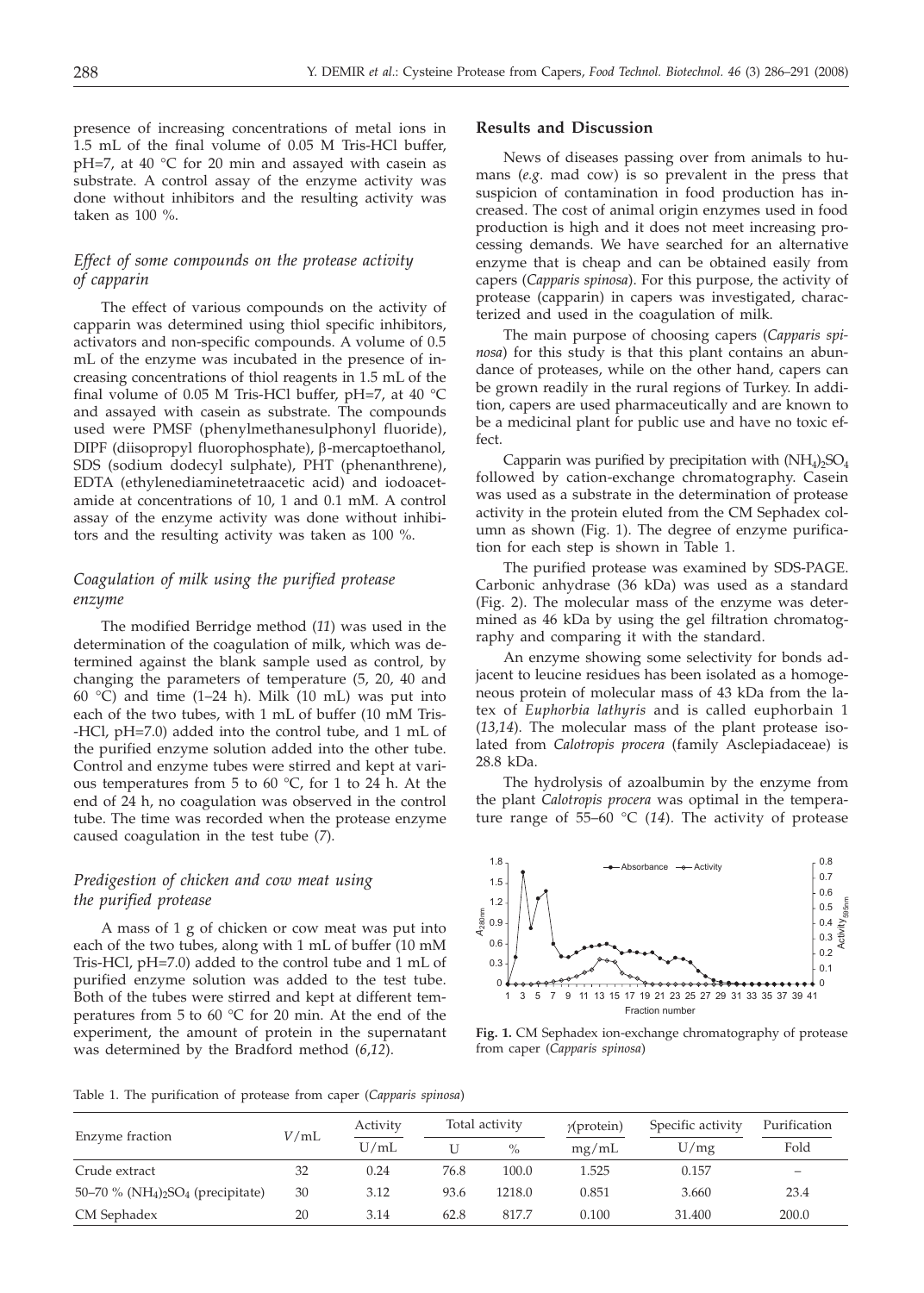

**Fig. 2.** The electrophoretic pattern of carbonic anhydrase (I) and caper (*Capparis spinosa*) protease (II)

(capparin) from capers (*Capparis spinosa*) was determined in the temperature range of 0–90 °C. The temperature was increased by increments of 10 °C from 0 to 90 °C, and the optimal temperature was found to be 60 °C (Fig. 3). The high temperature optimum of capparin shows thermal stability of this enzyme, which makes it an excellent choice enzyme for the food industry (*5,13*).



**Fig. 3.** The effect of temperature on the activity of purified protease from caper (*Capparis spinosa*)

 $K_{\rm m}$  and  $v_{\rm max}$  values at optimum pH=5 and 40 °C were determined by means of the Linewaver-Burk graph.  $K<sub>m</sub>$  and  $v<sub>max</sub>$  values for six different substrates are shown in Table 2. The protease exhibited the greatest activity with gelatin (301  $U/mg$ ) and no activity toward hemoglobin and azoalbumin.

The maximum protease activity for euphorbain 1 was found by Lynn and Clevette-Radford (*13*) to be pH=7–7.5. The hydrolysis of azoalbumin by the enzyme from *Calotropis procera* was optimum in the range of pH=7.0–9.0. The activity of capparin was determined over the pH range of 1–10 by increments of 1 pH. The

Table 2. Determination of *K*m and *v*max for different substrates

| Substrate     | Specific activity | $K_{m}$   | $v_{\rm max}$   |  |
|---------------|-------------------|-----------|-----------------|--|
|               | U/mg              | $\mu$ g/L | $\mu$ g/(L·min) |  |
| Serum albumin | 15.80             | 3.60      | 1.51            |  |
| Haemoglobin   | nd                | nd        | nd              |  |
| Azoalbumin    | nd                | nd        | nd              |  |
| Gelatin       | 301.00            | 0.96      | 2.17            |  |
| Azocasein     | 101.20            | 1.96      | 2.97            |  |
| Casein        | 3.14              | 0.88      | 1.38            |  |

nd=not detected

optimal pH value was found to be 5 (Fig. 4). It was observed that the enzyme kept its activity at low pH. Durability of the enzyme is an advantage in the production of food.



**Fig. 4.** The effect of pH on the activity of purified protease from caper (*Capparis spinosa*)

The carbohydrate mass was calculated to be  $11.4 \mu$ g in 0.96 mg/mL of enzyme solution. It was observed that capparin contained 1.9 % of carbohydrate.

The best coagulation occurred in the tube with the enzyme at 60 °C. The enzyme congealed in 0.16 mL of milk within 1 min. As the congealed part was filtered and then kept in the refrigerator for 24 h, it was observed that milk was transformed into good quality cheese.

Many proteases have been isolated from fruits and seeds and most of them belong to cysteine superfamily (*1*). When the effect of metal ions on enzyme activity was measured, all  $Hg^{2+}$  concentrations inhibited protease activity (Table 3)  $(15)$ . Ca<sup>2+</sup>, Mg<sup>2+</sup> and Zn<sup>2+</sup> activated the enzyme, especially at lower concentrations, while  $Co<sup>2+</sup>$  inhibited the enzyme, although less than Hg<sup>2+</sup>, at high concentrations (Table 3).

Table 4 shows results obtained with some chemical compounds, most of them are inhibitors of some type of proteases, as serine- (DIPF=DIP and PMSF), metallo- (1,10-phenanthroline, EDTA), and cysteine protease (iodoacetamide and some of them by PMSF). Inhibition was observed with all the tested compounds, which made the classification by catalytic type of this protease difficult. The inhibition by iodoacetamide indicates thiol groups from cysteine, but there are many serine and metallo-type peptidases that show significant thiol dependence (*16*).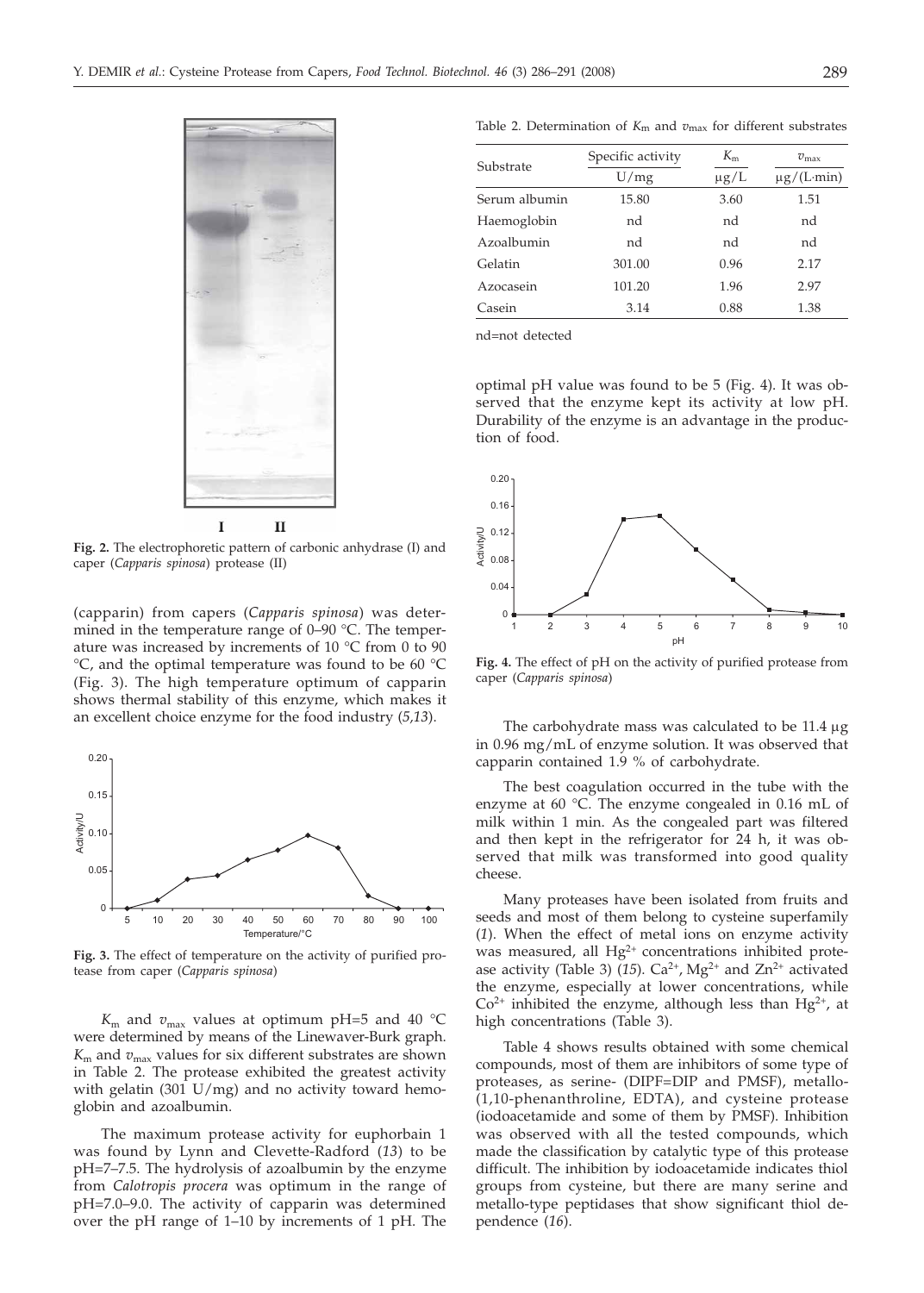| Metal ions        | c/mM | Protease activity/% |
|-------------------|------|---------------------|
| Control           |      | 100                 |
|                   | 0.1  | 154.37              |
| CaCl <sub>2</sub> | 1.0  | 141.87              |
|                   | 10.0 | 106.25              |
| MgCl <sub>2</sub> | 0.1  | 143.25              |
|                   | 1.0  | 119.37              |
|                   | 10.0 | 96.25               |
| HgCl <sub>2</sub> | 0.1  | $\Omega$            |
|                   | 1.0  | $\Omega$            |
|                   | 10.0 | $\Omega$            |
| ZnCl <sub>2</sub> | 0.1  | 150.00              |
|                   | 1.0  | 122.50              |
|                   | 10.0 | 99.37               |
| CoCl <sub>2</sub> | 0.1  | 100.00              |
|                   | 1.0  | 70.00               |
|                   | 10.0 | 28.75               |

Table 3. The effect of some metal ions on protease activity

Table 4. The effect of some chemical compounds on protease activity

| Chemical<br>compounds | c/mM | Protease activity/% |
|-----------------------|------|---------------------|
| Control               |      | 100                 |
|                       | 0.1  | 155.30              |
| <b>PMSF</b>           | 1.0  | 76.50               |
|                       | 10.0 | $\theta$            |
|                       | 0.1  | 121.27              |
| <b>DIPF</b>           | 1.0  | 45.53               |
|                       | 10.0 | 20.00               |
|                       | 0.1  | 102.55              |
| β-mercaptoethanol     | 1.0  | 48.51               |
|                       | 10.0 | $\overline{0}$      |
|                       | 0.1  | 147.65              |
| <b>SDS</b>            | 1.0  | $\mathbf{0}$        |
|                       | 10.0 | $\Omega$            |
|                       | 0.1  | 129.78              |
| Phenanthroline        | 1.0  | 52.76               |
|                       | 10.0 | 21.27               |
|                       | 0.1  | 130.60              |
| <b>EDTA</b>           | 1.0  | 63.40               |
|                       | 10.0 | 17.02               |
|                       | 0.1  | 81.70               |
| Iodoacetamide         | 1.0  | 40.85               |
|                       | 10.0 | 15.74               |
|                       |      |                     |

The proteolytic activity of capparin on chicken and cow meat was determined in the temperature range of 5–60 °C against blank experiments. The enzyme (0.05 mg) digested  $5.4 \cdot 10^{-3}$  mg of chicken and  $9.4 \cdot 10^{-4}$  mg of cow meat in 1 min. The best digestion occurred in the tube with the enzyme at 60 for chicken meat and 50 °C for cow meat (Figs. 5 and 6).



**Fig. 5.** Predigestion of chicken meat at various temperatures



**Fig. 6.** Predigestion of cow meat at various temperatures

# **Conclusion**

From the results of our research, we conclude that protease purified from caper could be used in the production of cheese, predigested meat and sauces used in the preparation of meat, since they have no toxic effect. Furthermore, it can be applied in other industrial areas instead of using proteases produced from animals or exotic plants.

#### *Acknowledgements*

The authors are indebted to the Department of Chemistry (Atatürk University) and Scientific and Technological Council of Turkey (Tubitak, Project no. 105T414) for financial support. We thank Prof. Dr. Glen Douglas Lawrence for help in preparing the manuscript.

### **References**

- *1.* R. Rodriguez, M. Rey, L. Cuozzo, G. Ancora, *In vitro* propagation of caper (*Capparis spinosa* L.)*, In vitro Cell. Dev. Biol. Plant, 26* (1990) 531–536.
- *2.* R.E. Bond, The caper bush, *The Herbalist, 56* (1990) 77–85.
- *3.* A.J. Barret, N.D. Rawlings, Families and clans of cystein peptidases, *Perspect. Drug Discov. Design, 6* (1996) 1–11.
- *4.* N.D. Rawlings, F.R. Morton, A.J. Barrett, MEROPS: The peptidase database, *Nucleic Acids Res. 27* (199) 325–331.
- *5.* M.T.H. Cavalcanti, M.F.S. Teixeira, J.L. Lima Filho, A.L.F. Porto, Partial purification of new milk-clotting enzyme produced by *Nocardiopsis* sp., *Bioresour. Technol*. *93* (2004) 29–35.
- *6.* M.M. Bradford, Rapid and sensitive method for the quantitation of microgram quantities of protein utilizing the principle of protein-dye binding, *Anal. Biochem*. *72* (1976) 248–253.
- *7.* S. Fadiloglu, Immobilization and characterization of ficin, *Nahrung/Food, 45* (2001) 143–146.